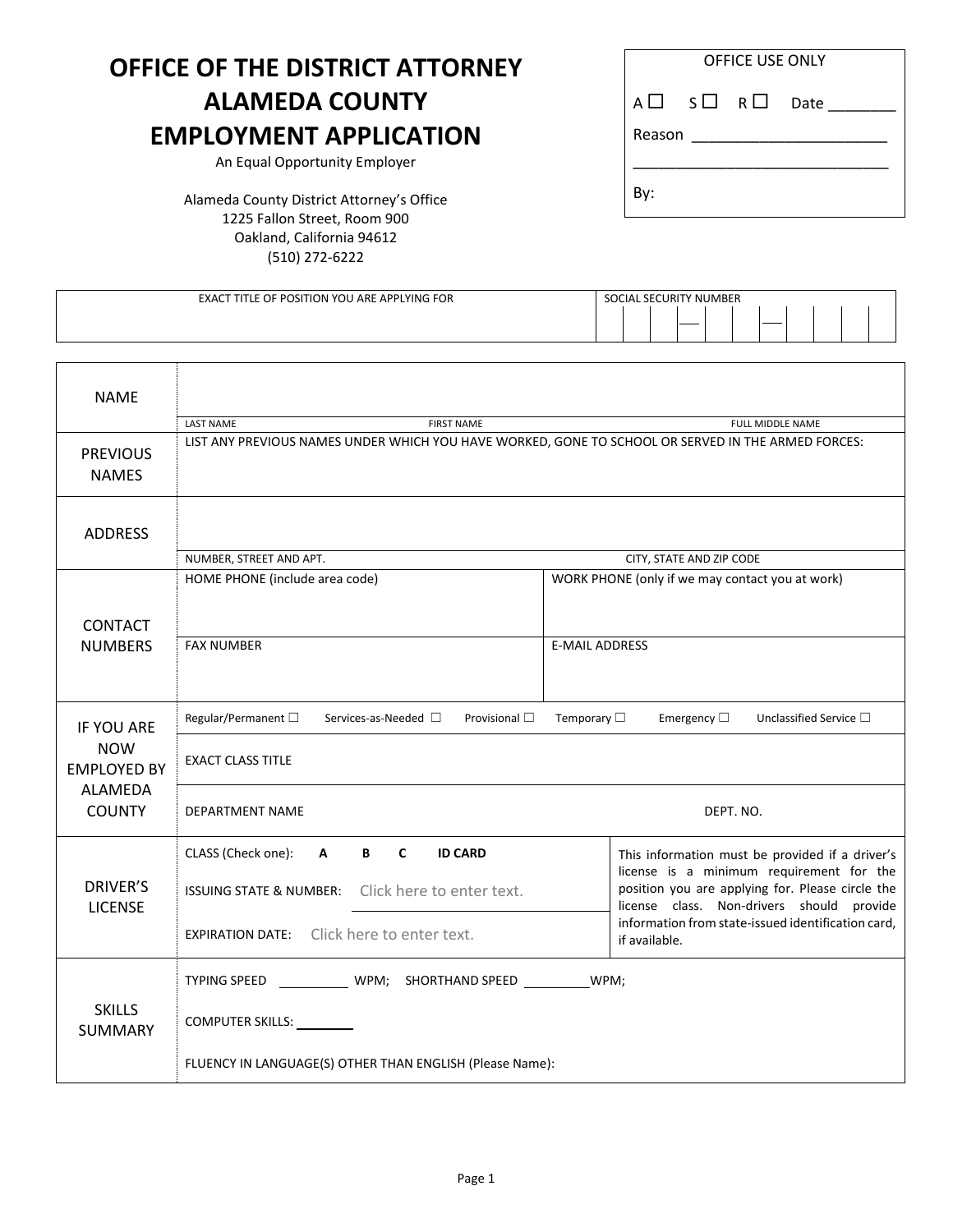### **SPECIAL SKILLS AND ABILITIES**

### Related to or required by the position for which you are applying.

| TYPING AND WORD                                                                                                                                                                                                                                                                                                                                                                                                                                             | SHORTHAND AND MACHINE                                                                                                                                                                               | <b>FLUENT IN A LANGUAGE</b>                                                                                                                                                                                                       | PC SOFTWARE AND OPERATING                                                                                            |
|-------------------------------------------------------------------------------------------------------------------------------------------------------------------------------------------------------------------------------------------------------------------------------------------------------------------------------------------------------------------------------------------------------------------------------------------------------------|-----------------------------------------------------------------------------------------------------------------------------------------------------------------------------------------------------|-----------------------------------------------------------------------------------------------------------------------------------------------------------------------------------------------------------------------------------|----------------------------------------------------------------------------------------------------------------------|
| <b>PROCESSING</b>                                                                                                                                                                                                                                                                                                                                                                                                                                           | <b>TRANSCRIPTION</b>                                                                                                                                                                                | <b>OTHER THAN ENGLISH</b>                                                                                                                                                                                                         | <b>SYSTEMS</b>                                                                                                       |
| <b>WPM</b><br>SPEED: And the set of the set of the set of the set of the set of the set of the set of the set of the set of the set of the set of the set of the set of the set of the set of the set of the set of the set of the set of th<br><b>MACHINES</b><br>□ Personal Computer<br>$\Box$ Typewriter<br><b>SOFTWARE</b><br>$\Box$ Corel WORDPERFECT<br>Version:__________________<br>$\Box$ Microsoft WORD<br>$\Box$ Other(s): _____________________ | SHORTHAND<br>$\Box$ TRADITIONAL<br>$\Box$ NON-TRADITIONAL<br><b>MACHINE TRANSCRIPTION</b><br>SPEED: WPM<br>Expertise (Describe)<br>□ Legal _______________________<br>$\Box$ Scientific/Engineering | LANGUAGE #1: _____________<br>$\Box$ Fluent Speaker<br>$\Box$ Fluent Reader<br>$\Box$ Fluent Writer<br>LANGUAGE #2:<br>$\Box$ Fluent Speaker<br>$\Box$ Fluent Reader<br>$\Box$ Fluent Writer<br><b>OTHER LANGUAGES (Describe)</b> | SPREADSHEETS (Describe)<br><b>GRAPHICS (Describe)</b><br>DATABASES (Describe)<br><b>OPERATING SYSTEMS (Describe)</b> |

### **BASIC EDUCATION**

LAST GRADE COMPLETED\_\_\_\_\_\_\_\_\_\_\_\_\_\_\_\_\_\_\_ NAME & LOCATION OF SCHOOL \_\_\_\_\_\_\_\_\_\_\_\_\_\_

DID YOU GRADUATE FROM HIGH SCHOOL? **Yes** ☐ **No** ☐

IF YOU DID NOT GRADUATE FROM HIGH SCHOOL, DO YOU HAVE A GENERAL EDUCATIONAL DEVELOPMENT CERTIFICATE ("**GED**") OR A HIGH SCHOOL PROFICIENCY CERTIFICATE? **Yes** ☐ **No** ☐

| <b>COLLEGE AND/OR UNIVERSITY ATTENDANCE</b> |                          |                    |  |                         |                       |     |                    |                               |
|---------------------------------------------|--------------------------|--------------------|--|-------------------------|-----------------------|-----|--------------------|-------------------------------|
| NAME AND LOCATION                           | <b>DATES</b><br>ATTENDED | <b>COURSE OF</b>   |  | # OF UNITS<br>COMPLETED | TYPE OF DEGREE SOUGHT |     | DEGREE<br>AWARDED? | <b>DATE DEGREE</b><br>AWARDED |
|                                             |                          | STUDY/MAJOR<br>SEM |  | QTR                     |                       | YES | <b>NO</b>          |                               |
|                                             |                          |                    |  |                         |                       |     |                    |                               |
|                                             |                          |                    |  |                         |                       |     |                    |                               |
|                                             |                          |                    |  |                         |                       |     |                    |                               |
|                                             |                          |                    |  |                         |                       |     |                    |                               |

| JOB-RELATED ACADEMIC, TECHNICAL OR VOCATIONAL TRAINING |                                     |                     |                  |  |  |
|--------------------------------------------------------|-------------------------------------|---------------------|------------------|--|--|
| NAME AND LOCATION OF INSTITUTION                       | TITLE OR DESCRIPTION OF COURSE WORK | LENGTH OF<br>COURSE | DATE<br>ATTENDED |  |  |
|                                                        |                                     |                     |                  |  |  |
|                                                        |                                     |                     |                  |  |  |
|                                                        |                                     |                     |                  |  |  |
|                                                        |                                     |                     |                  |  |  |

# **PROFESSIONAL CREDENTIALS (LICENSES, CERTIFICATES, REGISTRATIONS) Related to or required by the position for which you are applying.**

| NAME OR DESCRIPTION | <b>ISSUING AGENCY OR BOARD</b> | SERIAL # | <b>ISSUE DATE</b> | <b>EXPIRATION DATE</b> |
|---------------------|--------------------------------|----------|-------------------|------------------------|
|                     |                                |          |                   |                        |
|                     |                                |          |                   |                        |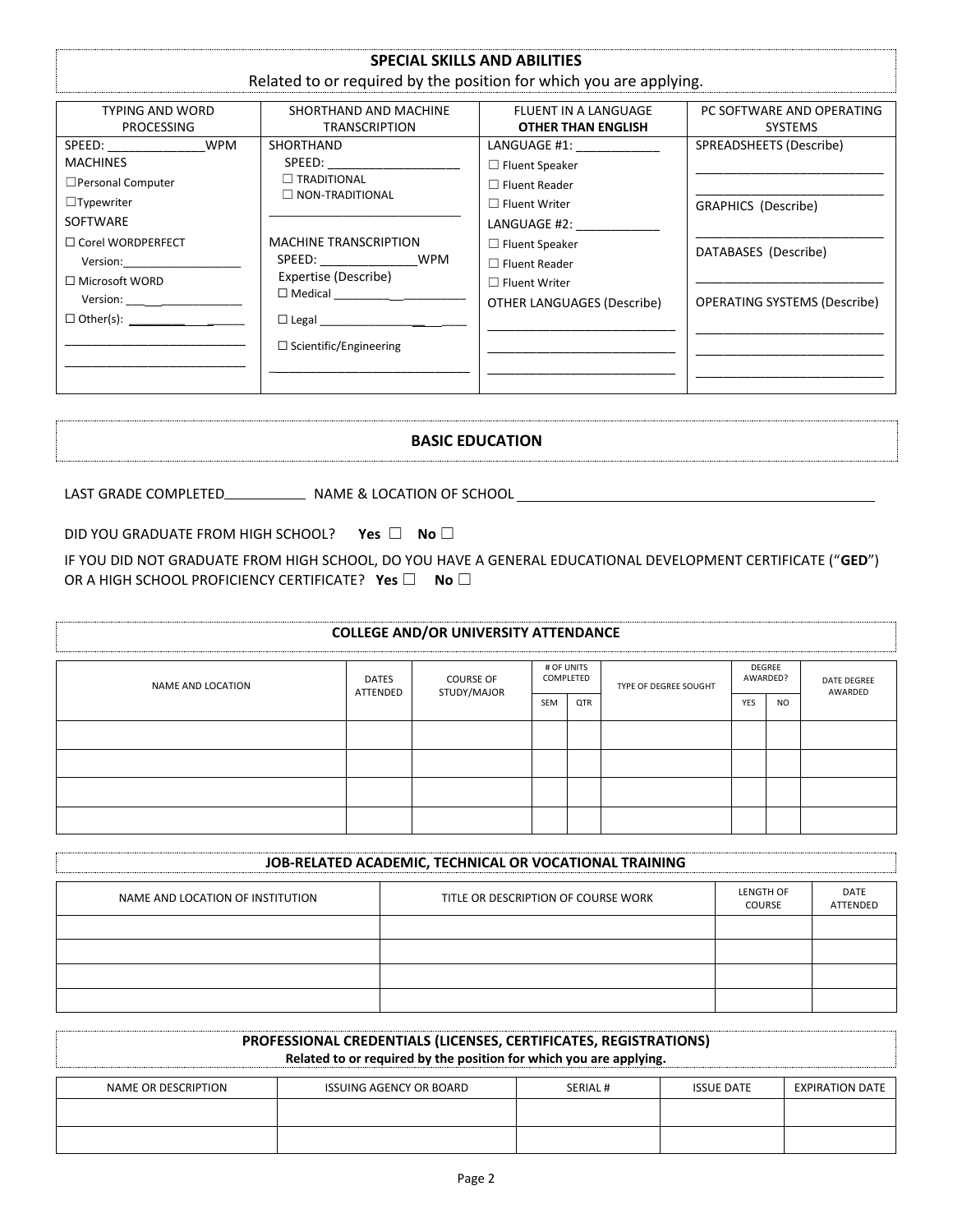#### **EMPLOYMENT HISTORY – PAID, UNPAID, MILITARY**

#### **All sections of this application must be completely filled out, including the information requested below.**

Although you may attach a resume to further describe your qualifications, it **does not** substitute for completing the application form. List your complete work record, beginning with your current employer or most recent experience. List each promotion separately. Explain gaps between employment periods. Include volunteer work, military service. Describe duties as completely as possible. **If more space is needed, make a photocopy of this page or use separate sheet(s) prepared in the same format (include dates and hours) and attach securely.**

| FROM (Mo/Yr)              | CURRENT/MOST RECENT EMPLOYER (BUSINESS, AGENCY OR DEPT NAME) | TITLE OF YOUR CURRENT/MOST RECENT POSITION | NO. OF EMPLOYEES                      |
|---------------------------|--------------------------------------------------------------|--------------------------------------------|---------------------------------------|
| TO (Mo/Yr)                |                                                              |                                            | SUPERVISED BY YOU                     |
| REGULAR HOURS PER WEEK    | STREET OR MAILING ADDRESS                                    | YOUR SUPERVISOR'S NAME                     |                                       |
|                           | CITY/STATE/ZIP CODE                                          | SUPERVISOR'S TITLE                         | PHONE NUMBER (<br>$\lambda$           |
| REASON FOR LEAVING        | <b>DUTIES</b>                                                |                                            |                                       |
|                           |                                                              |                                            |                                       |
|                           |                                                              |                                            |                                       |
|                           |                                                              |                                            |                                       |
| FROM (Mo/Yr)              | CURRENT/MOST RECENT EMPLOYER (BUSINESS, AGENCY OR DEPT NAME) | TITLE OF YOUR CURRENT/MOST RECENT POSITION | NO. OF EMPLOYEES<br>SUPERVISED BY YOU |
| TO (Mo/Yr)                |                                                              |                                            |                                       |
| REGULAR HOURS PER WEEK    | STREET OR MAILING ADDRESS                                    | YOUR SUPERVISOR'S NAME                     |                                       |
|                           | CITY/STATE/ZIP CODE                                          | SUPERVISOR'S TITLE                         | PHONE NUMBER (<br>$\lambda$           |
| REASON FOR LEAVING        | DUTIES                                                       |                                            |                                       |
|                           |                                                              |                                            |                                       |
|                           |                                                              |                                            |                                       |
|                           |                                                              |                                            |                                       |
| FROM (Mo/Yr)              | CURRENT/MOST RECENT EMPLOYER (BUSINESS, AGENCY OR DEPT NAME) | TITLE OF YOUR CURRENT/MOST RECENT POSITION | NO. OF EMPLOYEES<br>SUPERVISED BY YOU |
| TO (Mo/Yr)                |                                                              |                                            |                                       |
| REGULAR HOURS PER WEEK    | STREET OR MAILING ADDRESS                                    | YOUR SUPERVISOR'S NAME                     |                                       |
|                           | CITY/STATE/ZIP CODE                                          | SUPERVISOR'S TITLE                         | PHONE NUMBER (<br>$\lambda$           |
| <b>REASON FOR LEAVING</b> | <b>DUTIES</b>                                                |                                            |                                       |
|                           |                                                              |                                            |                                       |
|                           |                                                              |                                            |                                       |
|                           |                                                              |                                            |                                       |
| FROM (Mo/Yr)              | CURRENT/MOST RECENT EMPLOYER (BUSINESS, AGENCY OR DEPT NAME) | TITLE OF YOUR CURRENT/MOST RECENT POSITION | NO. OF EMPLOYEES SUPERVISED           |
| TO (Mo/Yr)                |                                                              |                                            | BY YOU                                |
| REGULAR HOURS PER WEEK    | STREET OR MAILING ADDRESS                                    | YOUR SUPERVISOR'S NAME                     |                                       |
|                           | CITY/STATE/ZIP CODE                                          | SUPERVISOR'S TITLE                         |                                       |
|                           |                                                              |                                            | PHONE NUMBER (<br>$\lambda$           |
| <b>REASON FOR LEAVING</b> | <b>DUTIES</b>                                                |                                            |                                       |
|                           |                                                              |                                            |                                       |
|                           |                                                              |                                            |                                       |
|                           |                                                              |                                            |                                       |
|                           |                                                              |                                            |                                       |

**Indicate regular hours per week only. Omit overtime hours. Include area code for all telephone numbers.**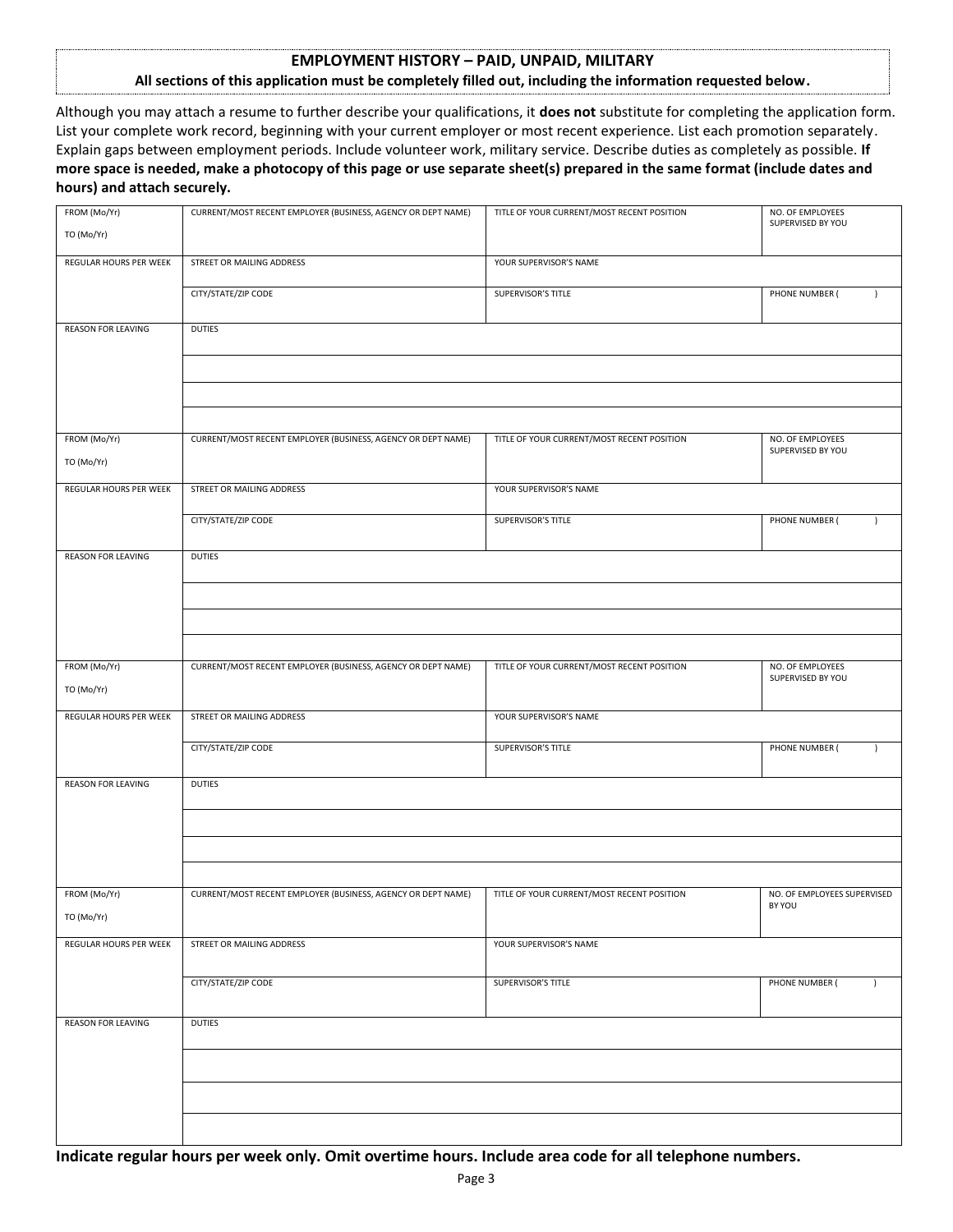| FROM (Mo/Yr)                  | CURRENT/MOST RECENT EMPLOYER (BUSINESS, AGENCY OR DEPT NAME)                                            | TITLE OF YOUR CURRENT/MOST RECENT POSITION | NO. OF EMPLOYEES SUPERVISED<br>BY YOU |  |
|-------------------------------|---------------------------------------------------------------------------------------------------------|--------------------------------------------|---------------------------------------|--|
| TO (Mo/Yr)                    |                                                                                                         |                                            |                                       |  |
| <b>REGULAR HOURS PER WEEK</b> | STREET OR MAILING ADDRESS                                                                               | YOUR SUPERVISOR'S NAME                     |                                       |  |
|                               | CITY/STATE/ZIP CODE                                                                                     | <b>SUPERVISOR'S TITLE</b>                  | PHONE NUMBER (                        |  |
| <b>REASON FOR LEAVING</b>     | <b>DUTIES</b>                                                                                           |                                            |                                       |  |
|                               |                                                                                                         |                                            |                                       |  |
|                               |                                                                                                         |                                            |                                       |  |
|                               |                                                                                                         |                                            |                                       |  |
|                               | Indicate regular hours per week only. Omit overtime hours. Include area code for all telephone numbers. |                                            |                                       |  |
|                               | PLEASE CHECK HERE IF YOU HAVE ATTACHED ADDITIONAL SHEETS. $\Box$                                        |                                            |                                       |  |
| <b>ADDITIONAL INFORMATION</b> |                                                                                                         |                                            |                                       |  |

Have you ever been discharged from a position (or released during probation) or have you ever been forced to resign? **Yes** □ **No** □ If "Yes," please explain:

Inquiries may be made of your former employers or school administrators regarding your duties and performance record. May we contact your **present** employer? (Applies to pre-offer inquiries only.) **Yes** ☐ **No** ☐

Are you 21 years of age or older? **Yes** ☐ **No** ☐

If you are 17 years of age or younger, please indicate your age: .

Can you, upon employment, provide proof of identity and proof of eligibility to work in the United States? **Yes** ☐ **No** ☐

Provide the name of a person (local, if possible) who would know your address at any time:

NAME TELEPHONE NUMBER

ADDRESS CITY/STATE

### **APPLICANT CERTIFICATION**

I certify that all statements made in this application are true and I agree and understand that misstatements or omissions of material facts herein may forfeit my rights to any employment in the service of the County of Alameda, Office of the District Attorney.

X

## **SIGNATURE DATE**